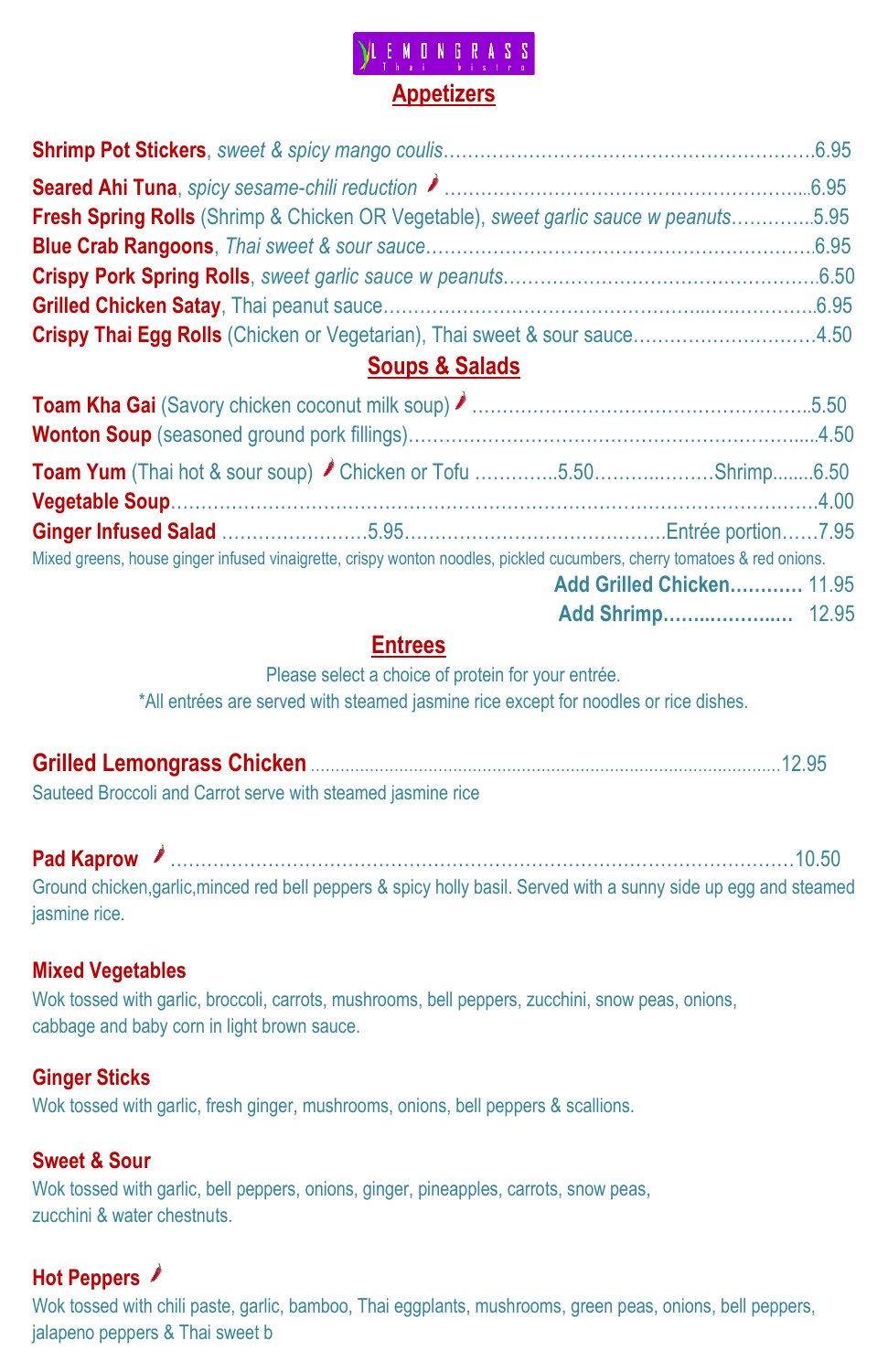# **Red Curry**

Simmered in coconut milk with carrots, bamboo, potatoes, onions, bell peppers & Thai sweet basil.

### **Panang Curry**

Simmered in coconut milk with carrots, bell peppers, potatoes, baby corn, snow peas, onions, crushed peanuts and Thai sweet basil.

### **Kiew Wan (Spicy Green Curry)**

Simmered in coconut milk with bell peppers, onions, potatoes, Thai eggplants, snow peas & Thai basil.

#### **Pad Thai**

Wok tossed rice noodles with eggs, garlic, bean sprouts and scallions. Served with lime & crushed peanuts.

#### **Pad See-Ew**

Wok tossed wide rice noodles with eggs, garlic, broccoli, cabbage, carrots & scallions.

#### **Pad Ba-Mee**

Wok tossed egg noodles with garlic, broccoli, zucchini, carrots, baby corn, bell peppers, snow peas & onions.

#### **Thai Fried Rice**

Wok tossed jasmine rice with eggs, garlic, carrots, peas & scallions.

**The Amazing** ……………………………..………………..…………………Add \$1.00 to base price Our famous peanut curry sauce simmered over steamed spinach and broccoli.

### **Spicy Drunken Noodles**

Wok tossed rice noodles, garlic, egg, bell peppers, jalapenos, mushrooms, cashew, scallions and basil

### **Side Orders**

**Peanut Sauce** .95 **Jasmine Rice** 1.50 **Wok Charred Spinach & Garlic** 3.95 **Wok tossed Pad Thai Noodles** 3.95 **Wok Charred Broccoli & Garlic** 2.95